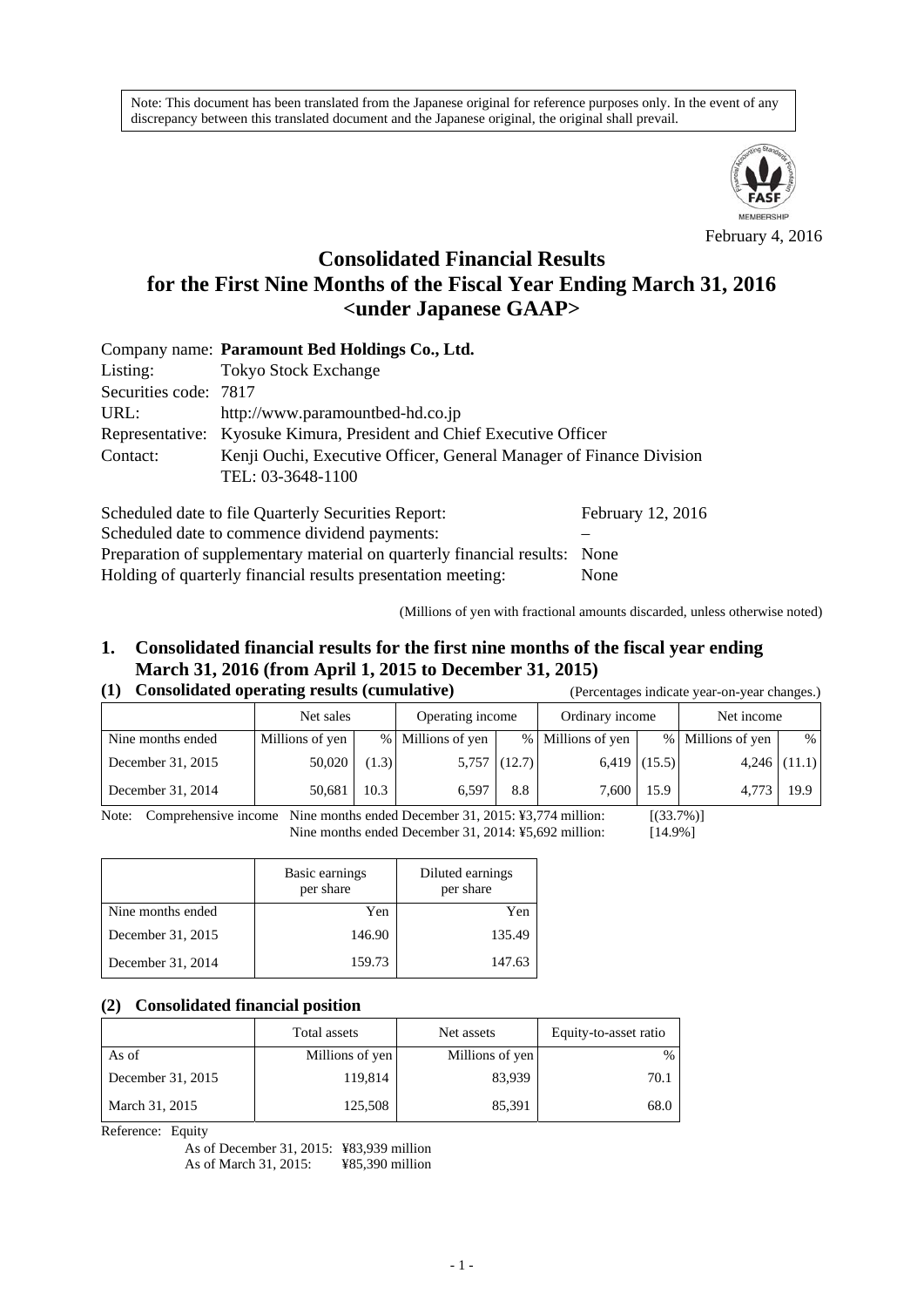### **2. Dividends**

|                                                    | Dividends per share      |                    |                   |                 |       |  |  |  |
|----------------------------------------------------|--------------------------|--------------------|-------------------|-----------------|-------|--|--|--|
|                                                    | First quarter-end        | Second quarter-end | Third quarter-end | Fiscal year-end | Total |  |  |  |
|                                                    | Yen                      | Yen                | Yen               | Yen             | Yen   |  |  |  |
| Fiscal year ended<br>March 31, 2015                | $\overline{\phantom{m}}$ | 25.00              | —                 | 35.00           | 60.00 |  |  |  |
| Fiscal year ending<br>March 31, 2016               | –                        | 35.00              | –                 |                 |       |  |  |  |
| Fiscal year ending<br>March 31, 2016<br>(Forecast) |                          |                    |                   | 35.00           | 70.00 |  |  |  |

Note: Revisions to the dividends forecasts most recently announced: None

Dividends for the fiscal year ending March 31, 2015, are scheduled as follows: interim regular dividends of ¥25 in addition to year-end regular dividends of ¥25 and year-end commemorative dividends of ¥10.

### **3. Consolidated earnings forecasts for the fiscal year ending March 31, 2016 (from April 1, 2015 to March 31, 2016)**

(Percentages indicate year-on-year changes.)

|                                      | Net sales          |      | Operating income   |       | Ordinary income    |       | Net income         |               | Basic earnings<br>per share |
|--------------------------------------|--------------------|------|--------------------|-------|--------------------|-------|--------------------|---------------|-----------------------------|
|                                      | Millions of<br>yen | $\%$ | Millions of<br>yen | $\%$  | Millions of<br>yen | $\%$  | Millions of<br>yen | $\frac{0}{0}$ | Yen                         |
| Fiscal year ending<br>March 31, 2016 | 75,800             | 0.7  | 10,000             | (0.4) | 10,500             | (9.1) | 6.600              | (9.1)         | 226.84                      |

Note: Revisions to the earnings forecasts most recently announced: None

- \* **Notes**
- (1) Changes in significant subsidiaries during the period (changes in specified subsidiaries resulting in the change in scope of consolidation): None
- (2) Application of special accounting for preparing quarterly consolidated financial statements: None
- (3) Changes in accounting policies, changes in accounting estimates, and restatement
	- a. Changes in accounting policies in accordance with changes in accounting standards, etc.: Yes
	- b. Changes in accounting policies due to other reasons: None
	- c. Changes in accounting estimates: None
	- d. Restatement: None